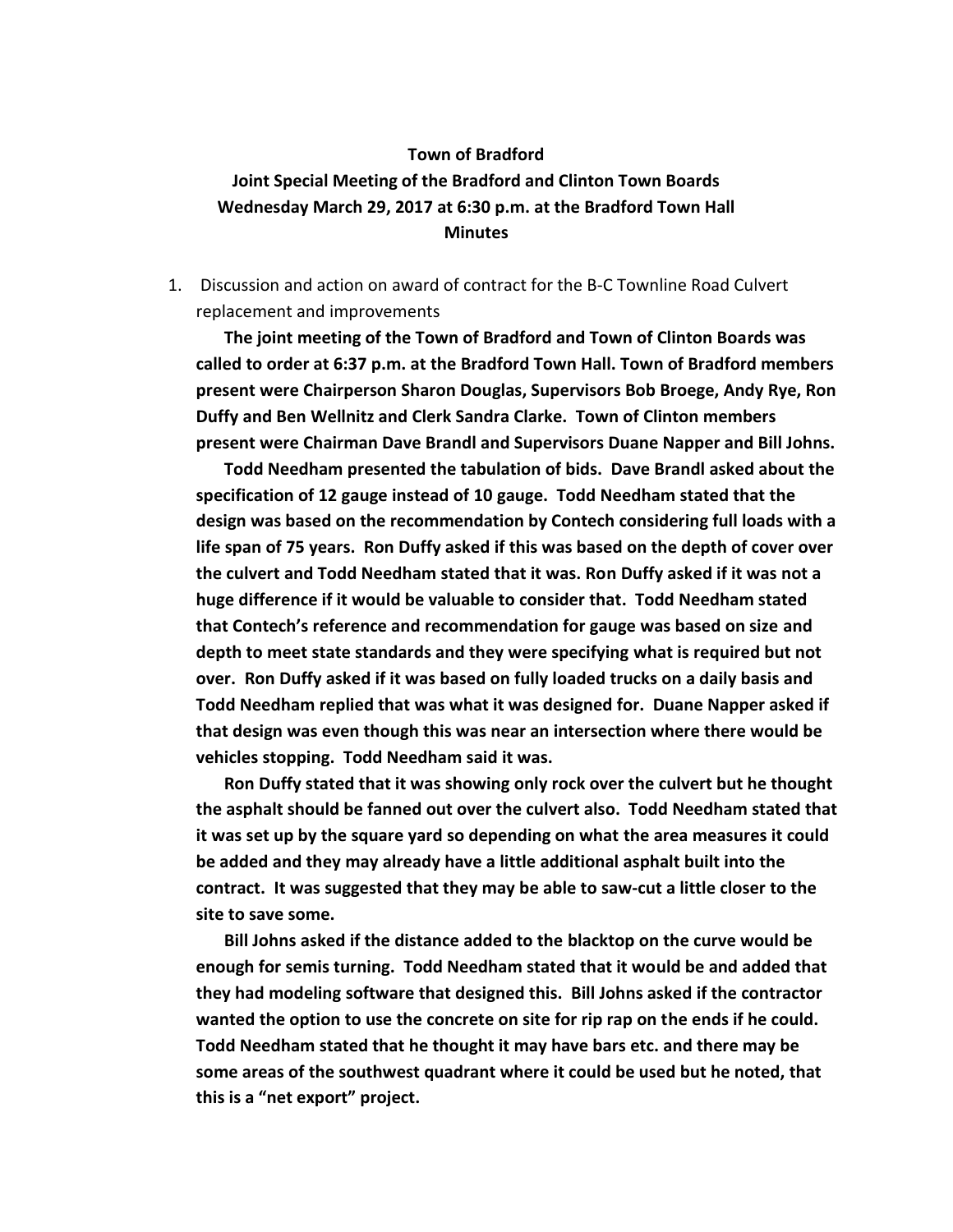**Dave Brandl stated that on the inlet side it would need big stone and Todd Needham agreed. It was noted that the contractor should be able to run a temporary 6 inch pipe instead of coffer dams.** 

**Bill Johns stated that Rock Road was the subcontractor for blacktop and asked if the \$7500 for two years was needed. Todd Needham stated that it would be up to the boards. Dave Brandl stated that he thought it should be left in.** 

**Todd Needham stated that he would run an analysis tomorrow on the blacktop arches over the culvert ends. Bob Broege stated that he thought they needed to do it to do it right even if it cost a little more. Todd Needham stated that it would cost roughly \$1000.00. The only difference would be in the amount of asphalt. Ron Duffy suggested flaring out to 5 feet at the center of the culvert. Bob Broege asked if they could give the contractor the \$1000.00 extra for the extra blacktop and not move the saw-cuts in closer. Todd Needham stated that they would need to determine that when they remove the culvert. He added that it is a unit priced contract so it is measured in the field and is paid accordingly.**

**Motion to award the contract to Brian Ayres of Ayre Excavating and the blacktop is by the square yard and he will work with Todd Needham. (Bill Johns/Ron Duffy)**

- **Bob Broege, "Yes." Andy Rye, "Yes." Ron Duffy, "Yes." Ben Wellnitz, "Yes." Sharon Douglas, "Yes." Duane Napper, "Yes." Dave Brandl, "Yes." Bill Johns, "Yes." The motion carried unanimously.**
- 2. Adjournment

**Motion to adjourn. (Ron Duffy/Ben Wellnitz) The motion carried by voice vote with no negative vote. The joint meeting was adjourned at 7:18 p.m.**

**Respectfully submitted,**

**Sandra Clarke, Clerk Town of Bradford**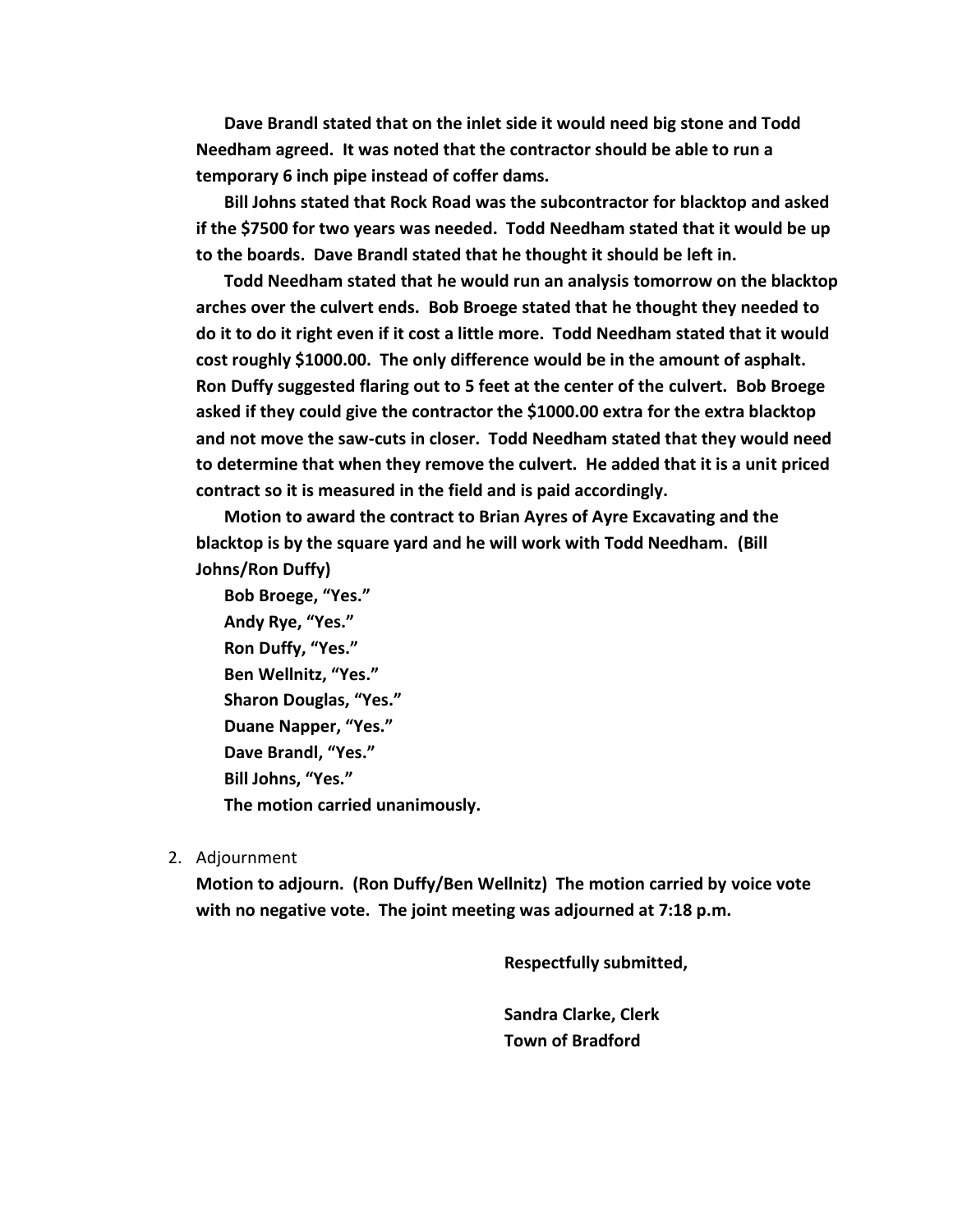## **Town of Bradford Special Town Board Meeting Immediately following the above meeting**

## **Minutes**

1. Discussion and action on award of contract for Creek Road Paver Repair Project

**Chair Sharon Douglas called the Special meeting to order at 7:19 p.m. immediately following the joint meeting at the Bradford Town Hall. Also present were Supervisors Bob Broege, Andy Rye, Ron Duffy and Ben Wellnitz and Clerk Sandra Clarke.**

Chair Sharon Douglas stated that Brian Ayre had the lowest bid for the Creek Road paver repair project but the board had some questions so they had tabled the decision on award of contract. Brian Ayre was present and stated that the geotextile fabric is from CFM and is the same one as used before. The other question was the paving. Brian Ayre stated that the concern was on the work done previously on Waite Road and he had brought it to Steve's attention and Steve had checked it and agreed. Brian Ayre read a note from Steve from 3 Franks which stated that the patch on Waite Road is inferior and was not representative of their work. He stated that they would remove the patch and repave with no further charge to the Town. He added that he would schedule the work as soon as possible. Brian Ayre stated that he truly believed that Steve would make it right. Ron Duffy stated that it would satisfy both project concerns if he will stand behind it and added that he has appreciated Brian Ayre's work in the past.

**Motion to award the contract for \$17,040.65 to Ayre Excavating. (Bob Broege/Andy Rye)**

**Roll Call Vote: Bob Broege, "Yes." Andy Rye, "Yes." Ron Duffy, "Yes." Ben Wellnitz, "Yes." Sharon Douglas, "Yes." The motion carried unanimously.**

2. Discussion and action on tree removal and brush cutting in the right of way

**The board discussed procedure for contracting for tree removal and brush-cutting and criteria for a notice to publish and send out. The board agreed to invite interested contractors to a meeting to interview them.** The board members were asked for information they wanted to be included in the notice. The criteria items suggested were: